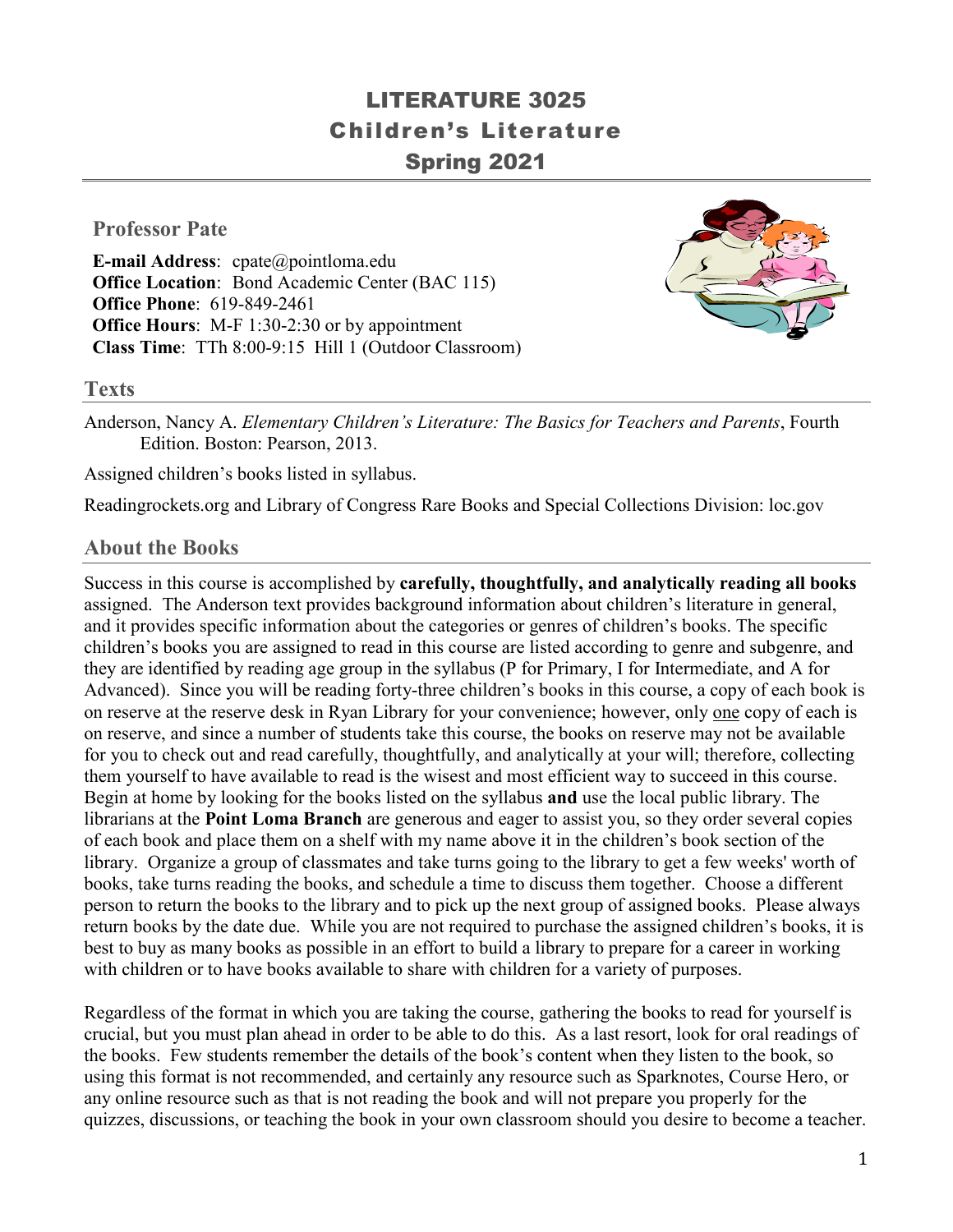### **Point Loma Branch**

2130 Poinsettia Drive Phone 619.531.1539 Closed Mondays

## **Course Description**

**Ocean Beach Branch**

4801 Santa Monica Avenue *(Corner of Sunset Cliffs & Santa Monica)*

**Central Branch-downtown** 330 Park Blvd.

This is an **upper division literature course** that offers a survey of classical and contemporary children's literature. It provides the historical background of children's literature as well as the modern application of the literature. This course is taught as a literature course, not a methods course; therefore, it provides an opportunity for students to read, analyze, synthesize, and develop an understanding of what quality children's literature is. It functions as an important literary foundation for students preparing to teach, to work with children in fields such as illustration, psychology, sociology, as a children's pastor, a children's worker, a parent, or in other fields requiring a basic knowledge of children's literature. While this course is focused on reading children's books, it is a **rigorous 3-unit upper division literature course** that supports the survey of human endeavors from a historical, cultural, linguistic, and philosophical perspective developing a critical appreciation of human expression in both artistic and literary forms.

## **Course Learning Outcomes**

### *Students will be able to:*

- 1. Closely read and critically analyze texts in their original languages and/or in translation. **(PLO 2,3, 5)**
- 2. Recall, identify, and use fundamental concepts of literary study to read and discuss texts
	- a. Standard literary terminology
	- b. Modes/genres of literature
	- c. Elements of literary genres
	- d. Literary periods (dates, writers, characteristics, and important developments)
	- e. Contemporary critical approaches
	- f. Extra-literary research **(PLO 2, 3, 5)**
- 3. Analyze the social, cultural, ethnic, gendered, and/or historical contexts of the works and their authors, and connect the texts with their own lives. **(PLO 1)**
- 4. Create detailed and informed textual analysis of literary works that analyze several of the fundamental concepts of literary study with mastery increasing beyond the 200 course level (**PLO l**).

## **Objective Domains**

### **Concepts and Conventions:**

Students analyze literary elements and structural features in significant classical, historical, and cultural narrative and expository children's literature from a variety of cultures. Students identify themes that evolve out of the literary elements of setting, plot events, characterization, as well as cultural patterns, and symbols found in traditions and mythologies in both written and visual texts. Students analyze plot types, influence of setting, writing style, story structure, author's point of view and perspective in both

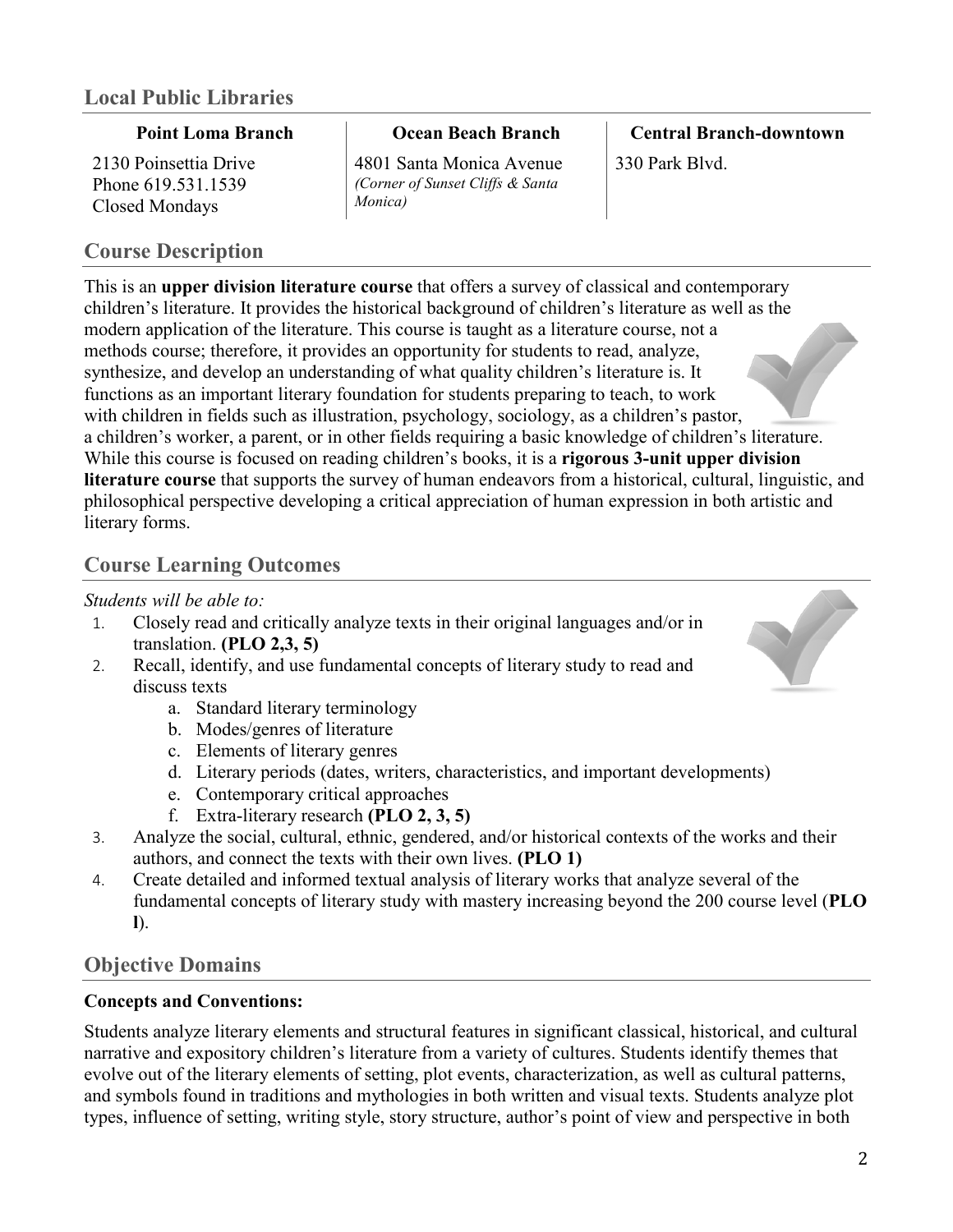fiction and non-fiction prose and in illustration. They identify and evaluate structural devices such as rhyme, metaphor, alliteration, onomatopoeia, simile, hyperbole, and personification in prose and poetry. They study authors and illustrators and analyze and evaluate the ways in which the written text and illustration function together.

### **Genres:**

Students analyze the structure, organization, and purpose of texts in varying genres. They demonstrate an understanding of genre structures and the function of the literary elements within the genres in expository and narrative writing.

### **Interpretation of Texts:**

Students "analyze both the implicit and explicit themes and interpret both literal and figurative meanings in texts from a range of cultures and genres using textual support for inferences, conclusions, and generalizations they draw from any work" ("Standards of Program. . ." – a state document). Liberal Studies/Cross Disciplinary Studies majors, be sure to keep a copy of the syllabus for future reference and proof of completion of state requirements as stated in this syllabus.

## **To the Student**

### **Responsibilities and Requirements:**

1. Literature comes to life when it is read well, thought about, and discussed among readers. All students are expected to engage in this academic process and to contribute to class discussions since each contribution adds to other classmates' learning experiences as well as mine, and each contribution makes literature an even more meaningful, dynamic force in all of our lives.



- 2. Read all assigned readings and take notes on the readings by following the guidelines under "Reading for Quizzes and Tests" in this syllabus. The syllabus is the most accurate source.
- 3. Log into Canvas to access the course materials, assignments, project descriptions, and quizzes.
	- Please use Chrome as your browser.
	- Go to [canvas.pointloma.edu.](http://canvas.pointloma.edu/)
	- Create a shortcut or bookmark to this site.
	- Log in with your PLNU username and password.
- 4. Take notes during class discussions. This practice enables you to engage in the process of learning more actively and fully, and the notes will assist you in preparing for the exams.
- 5. Use Times New Roman, size 12 font, for all written assignments.
- 6. Employ standard writing conventions for all written assignments. Submit only polished final drafts written in college level prose. All writers must rewrite, revise, and rewrite their texts as many times as needed to create a clear focus and clear, polished prose. Quality writing happens as a result of clear thinking and intentional, thoughtful, and thorough revising and rewriting.
	- Points will be deducted for misspelled words, incorrect grammar usage, sentence level problems, lack of focus, organization, development, and support. Please utilize the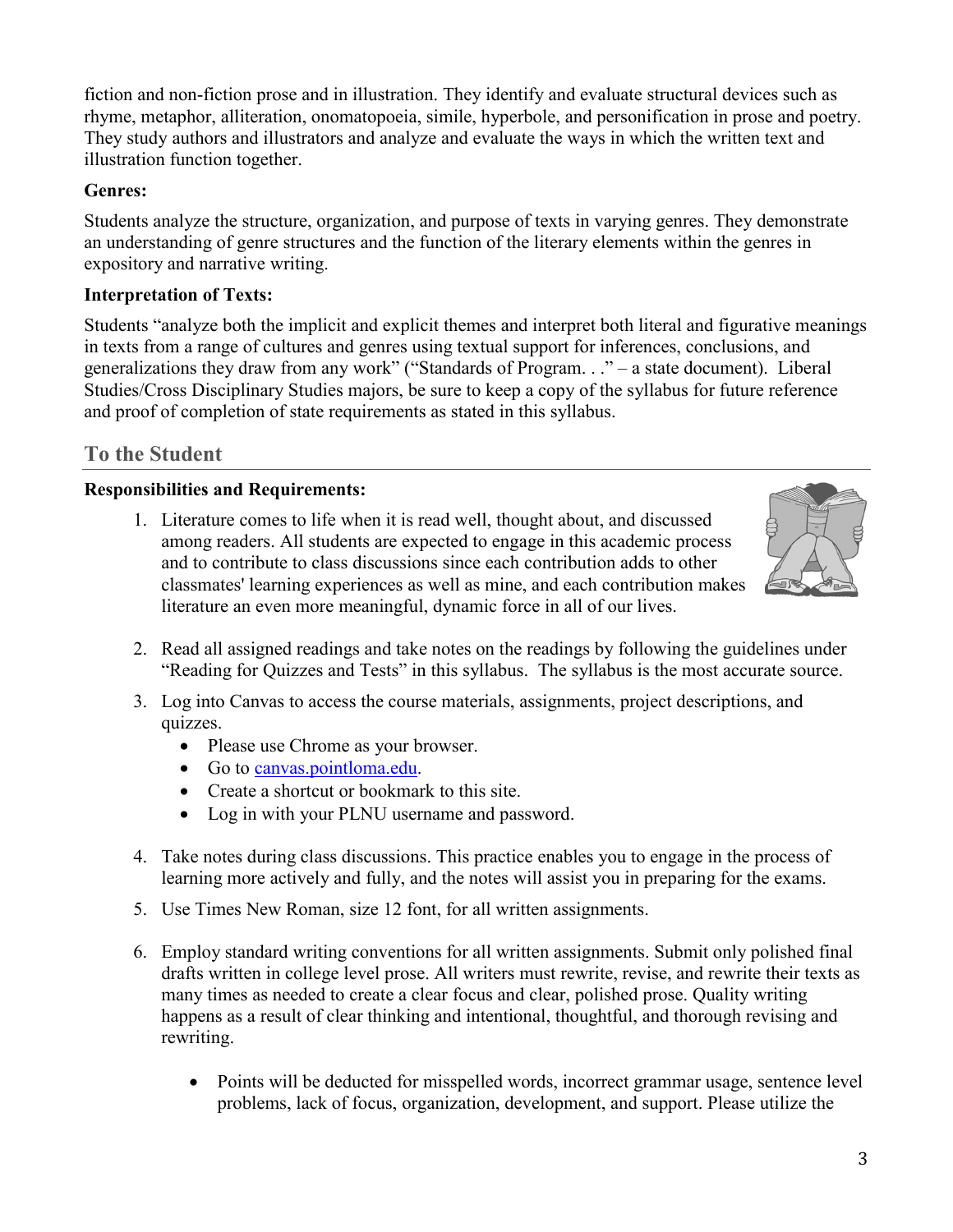tutorial center or make an appointment with me if you need or desire objective feedback on your writing.

- 7. Always cite all sources consulted or used in any writing. Use only the 2016 updated MLA documentation and Works Cited format in your writing.
- 8. Submit only authentic and original work. Using other people's ideas, work, or words as your own in any form regardless of the assignment will result in a failing grade for the assignment and/or for the course, and a report will be made to the Provost and placed in your academic file. See "Departmental Plagiarism Policy" below.

## **Departmental Plagiarism Policy**

The Department of Literature, Journalism, and Modern Languages deems intellectual and academic integrity critical to academic success and personal development; therefore, any unethical practice will be detrimental to the student's academic record and moral character. Students who present the work of others, which includes but is not limited to borrowing another student's work, buying a paper, copying work from the Internet, or using the thoughts or ideas of others as if their own (using information in a paper without citation), commit plagiarism. Students will be held accountable for plagiarized material whether the material was plagiarized intentionally or unintentionally. Plagiarized work will result in a failing grade for the assignment and for the course. A written report will be filed with the department chair and the area dean. The dean will review the report and submit it to the Provost and the Vice President for Student Development. It will then be placed in the student's academic file.

- 9. Practice academic honesty and integrity by doing your own work and by reading each assignment to prepare for the class activities, quizzes, and tests.
	- Both asking for and providing information to those who have not read the assignments are forms of academic dishonesty or cheating and reveal a lack of personal integrity. Please do not put yourself or other students in compromised, dishonest, unjust positions by asking another student what the story was about before a quiz when you have not read the book yourself or by providing the information in any form to those who have not read.
- 10. Submit assignments in hard copy form in class or in Canvas as specified on due date assigned in the syllabus or stated in class. Assignments turned in on time will be given credit. Late assignments will earn no credit.
- 11. Six absences are the maximum number of absences allowed by the University for a 2-day-aweek course. Please see the *PLNU 2020-2021 Undergraduate Catalog*. A seventh absence will result in de-enrollment from this course.

#### **Change of Modality Request Policy**

In order to be approved for a modality change the course must be taught in the modality you are requesting and must be approved by your instructor. For in-person courses, the classroom must be verified to meet the social distancing standards.

Note the following policy items regarding the Change of Modality Request.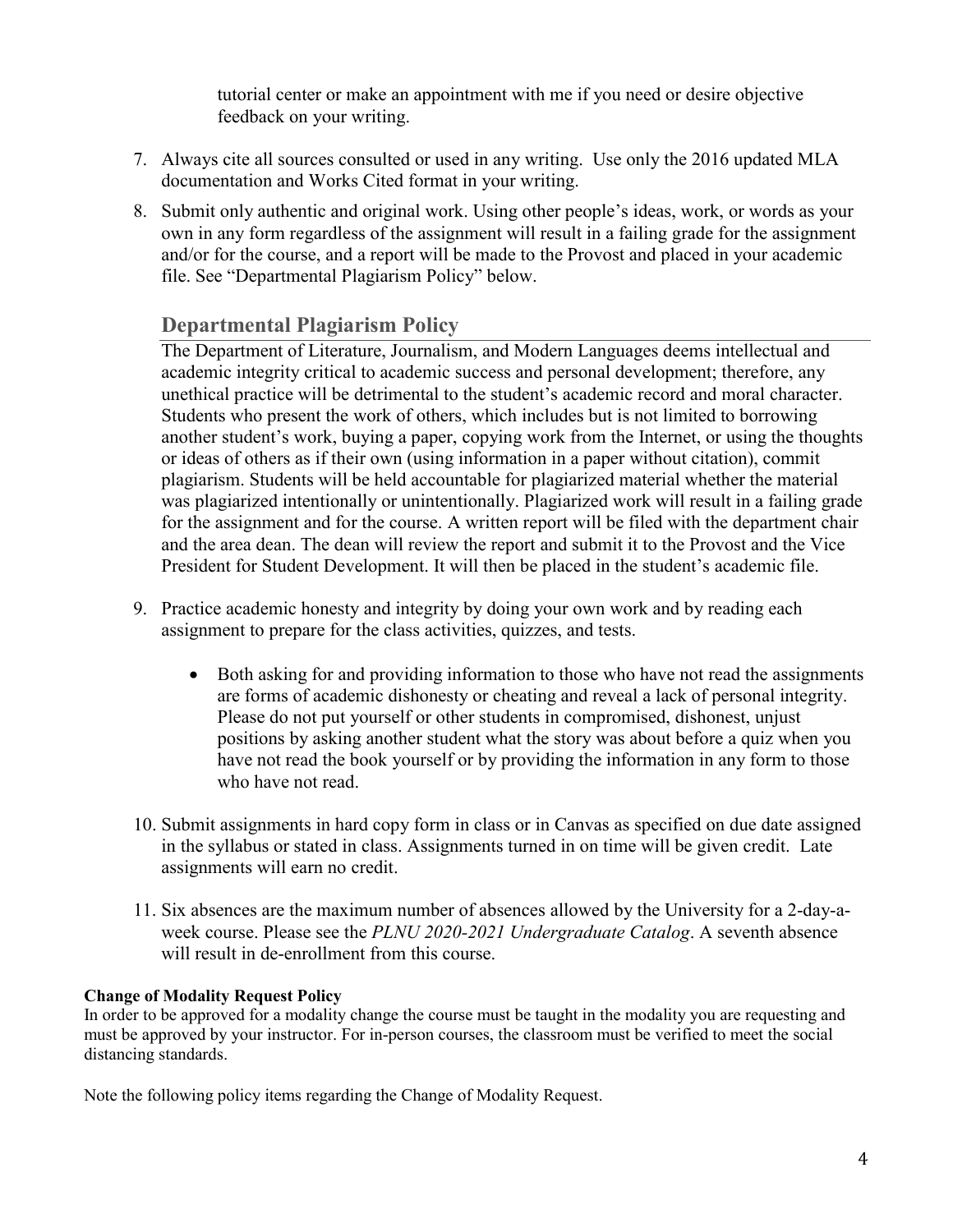- 1. Students may request to change the modality of a Quad 1, Quad 2, and Semester course(s) within the first two weeks of the semester, with a firm deadline of Friday, March 12.
- 2. Submitting a request to change the modality of one or more courses for the Spring 2021 semester does not guarantee approval.
- 3. Students must maintain the currently assigned modality until a change of modality is approved.
- 4. Attempting to change the modality without approval (i.e., showing up to class in person or appearing on a Zoom call) will (a) count as an absence from that class session and (b) will result in the student being removed from the class session.

## **Classroom Attire Policy (including Zoom classes)**

The classroom is a professional workplace and a place where all students have the right to work efficiently and to think clearly without distraction. An academic environment free of visual distractions facilitates academic success. As a member of this academic community, each student has a responsibility to dress in a way that does not distract or detract from academic pursuit but rather to dress in a way that encourages and fosters academic thinking and concentration. Please be responsible and considerate of those in this academic and professional environment and dress in a way that facilitates academic success.

## **Technology in the Classroom (including Zoom classes)**



Please turn off your cell phone and stow it away in your backpack, book bag, or purse before class begins and leave it in your bag throughout the class—unless I ask you to use it to complete an assignment in class. Technology will be used to take in-class quizzes, and it may be used for taking notes and to access e-books, but if it is used for purposes other than LIT 3025 classroom work, it is no longer acceptable to use during class. If it is used for other purposes, you may be asked to log off or put your phone away, and the same will be the case with a computer unless being used to attend class

via Zoom. Again, please be responsible for your actions and considerate of others in this professional and academic environment, and enable yourself to engage fully in the course by keeping yourself free from distraction.

## **Academic Accommodations**

All students are expected to meet at least the minimum standards for this course as set by the instructor. Students with learning disabilities who may need accommodations to meet the set standards should first discuss options and services available to them in the Academic Support Center (ASC) during the first two weeks of the semester. The ASC, in turn, will contact the professor with official notification and suggested classroom accommodations, as required by federal law. Approved documentation must be provided by the student and placed on file in the ASC prior to the beginning of the semester.

## **Quizzes and Tests**

Quizzes and tests will be given throughout the course on lecture content, discussion content, and required reading. Quizzes will be taken online and may not be taken after the expiration time in Canvas, so plan carefully. However, should you need to miss class due to illness or a school sponsored event, you must contact me prior to class to inform me of your illness and make arrangements to take the quiz in hard copy form in my office.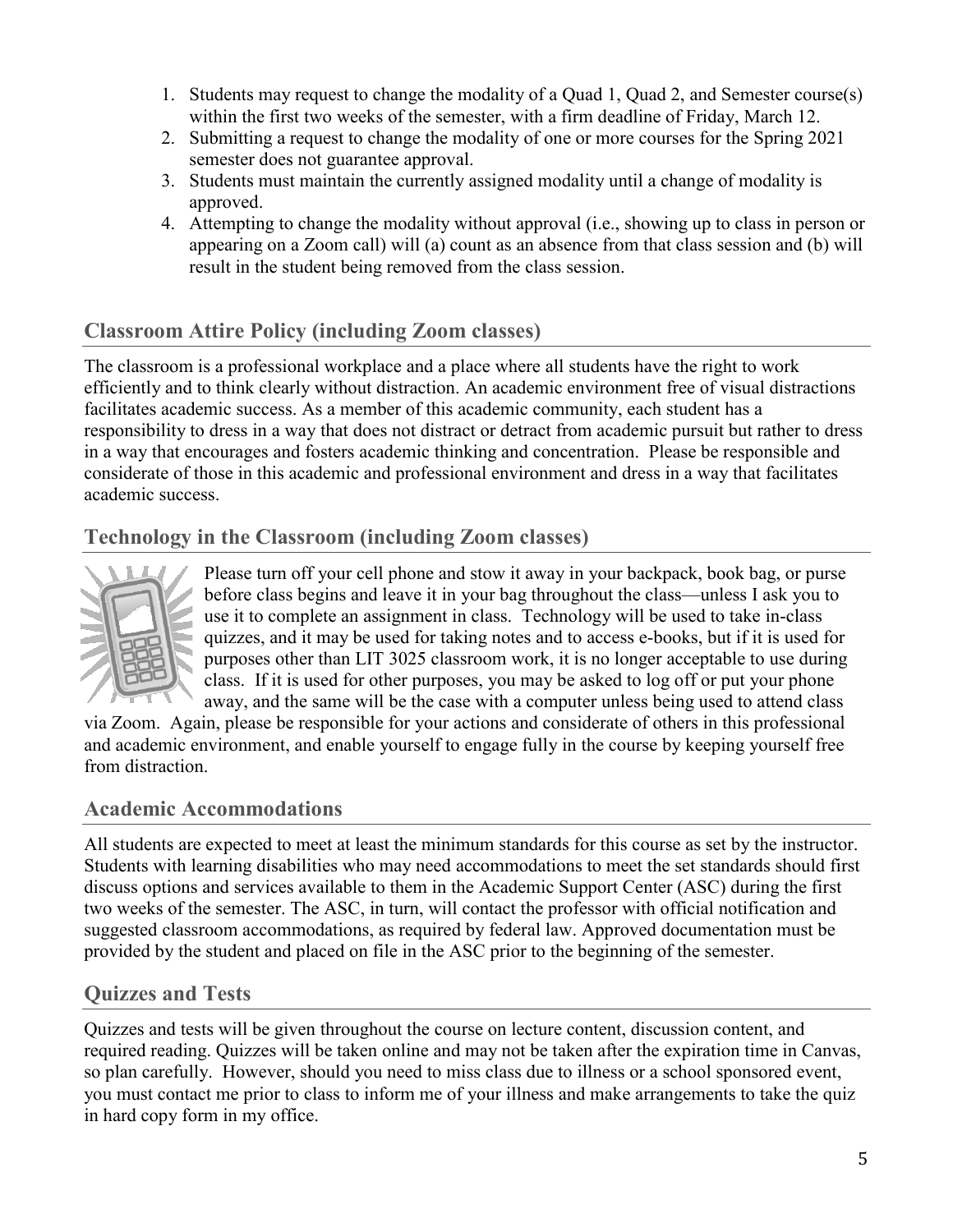### **Reading for Quizzes and Tests:**

Expect to be quizzed on **each** assigned reading. To properly prepare to take the quizzes and tests and to become a better prepared teacher, counselor, parent, etc., it is essential that you know the items listed below for each book. This information should be logged and stored in an electronic or hard copy file so you can refer to it when preparing for tests and so you will have it available to refer to in years to come. Your efforts will prove to have immediate and long term value.

#### **Know the items listed below for each book:**

Identify and analyze the following literary elements:

- 1. Title, author, and illustrator of the book
- 2. Genre and, if appropriate, type of book within that genre (most are listed on the syllabus)
- 3. Fully describe the setting.
- 4. State the name of main character and describe the ways the main character contributes to the plot and theme. Are the characters believable, consistent, and can the reader identify with them? Follow and describe if and how the character changes. This will lead to the theme.
- 5. Identify the main plot events and note their significance to the character and the theme of the story.
- 6. Identify the plot type: cumulative, linear, episodic, or curricular, and analyze its movement.
- 7. Identify the text structure (rhetorical strategy)—compare/contrast, event/effect, problem/solution, or achievement of skill.
- 8. Summarize the story or each chapter if it is a chapter book. A summary provides a brief answer to the question, what is the story or chapter about? This question can be answered in a couple of brief, concise statements that are inclusive enough to remind you of the significant events.
- 9. State the theme. In one complete sentence answer the question, what meaningful point is the author making? The theme is the central meaning of the story the reader can apply to his or her life that naturally evolves out of the plot, characterization, and setting. The theme is a significant, meaningful, positive value statement about life and/or people with general applicability to a child's world. It will often have a "because" idea. The theme is not the topic, subject, or thematic concept of the book. For example, "love" is a topic, not a theme; however, "Unconditional and sacrificial love can empower a person to change" is a theme.

### **Projects**

### **March 23: Original Children's Story**

2 pages double spaced in Times New Roman size 12 font (20 points)

Try your hand at writing your own children's story. The story can be told in prose or verse form. Be sure to include the elements that make up a story: main character, a beginning, a middle, and an end that provides a resolution to the conflict that shapes and moves the plot forward. We will discuss the details of this project in class. It is a project that will work in coordination with David Adey's Illustration class.

### **Author/Illustrator, Genre and Literary Analysis Presentation and Individual Reflection** (40 points)

#### **Part 1: Author/Illustrator Study** (15 points possible)

The purpose of this portion of the assignment is for you to get to know your author and illustrator, which might be the same person, and then introduce them to us so that we can see who they are, what they are like, what has shaped their lives and work, and how we see those influences in their work. Read a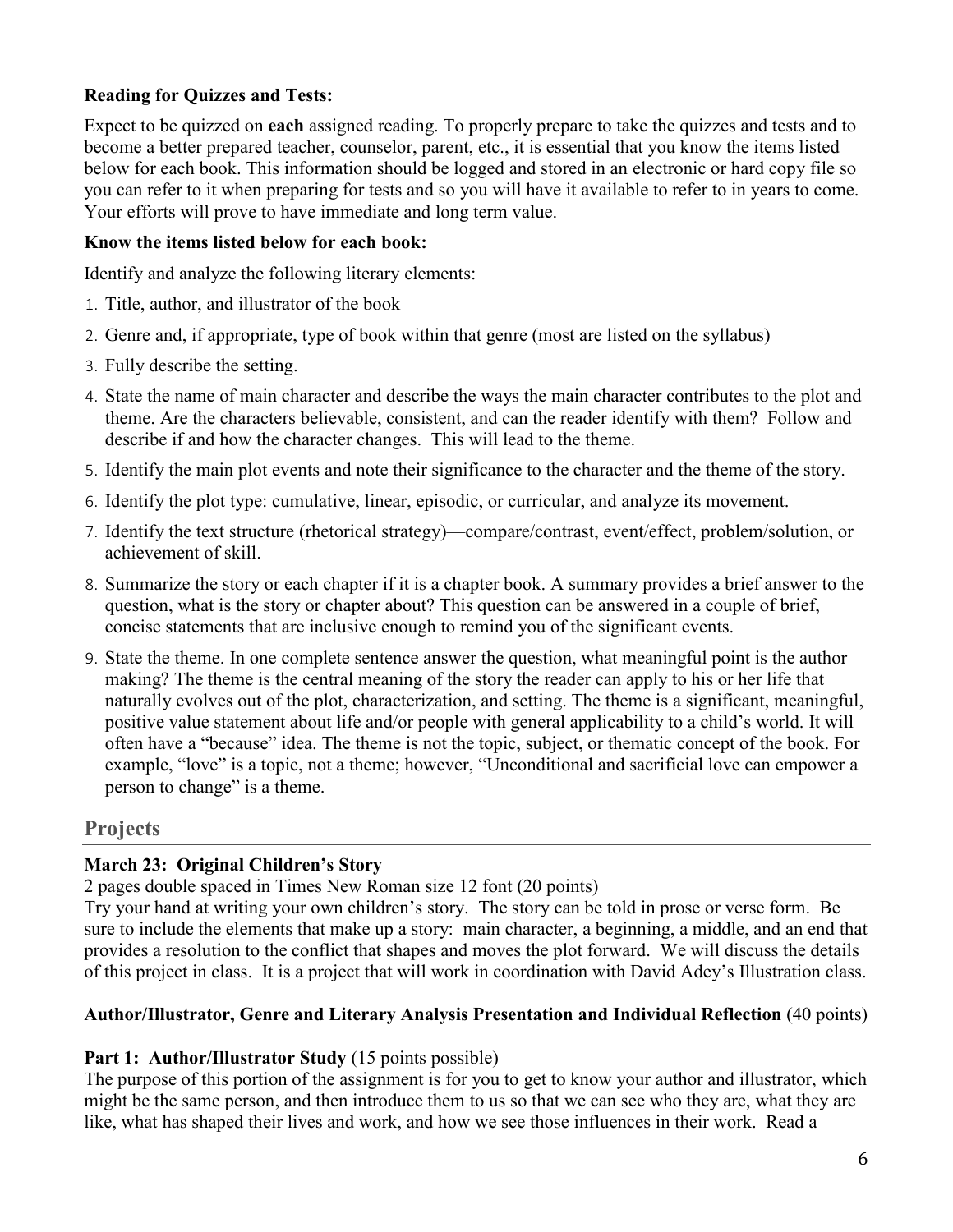minimum of 2 outside sources to learn about their childhood(s), interests in life, education, professional experiences, and work. Use only scholarly and reliable sources for this assignment. Wikipedia is **not** an acceptable source.

Be sure to take accurate notes on the sources so you can **cite each source right where you use it in your presentation.**

## **Continued on next page. . .**

### Part 2: Genre and Literary Analysis (15 points possible)

The **only** sources to be used for this portion of the assignment are the following:

- 1. Anderson's *Elementary Children's Literature: Infancy Through Age 13*
- 2. genre outlines in Canvas

No outside sources are to be used since it is to be **your own analysis**. Begin by rereading in Anderson's text chapters 2 and 3 and the chapter that corresponds to the genre of the children's book you are assigned. After reading the 3 chapters in Anderson's text, read the corresponding outlines in Canvas. Read, study, and analyze the children's book **on your own** without the help of any other sources or people and look for the following:

### **What makes this work distinctively different from others' work?**

- Analyze the impact the diction and syntax have on meaning, tone, and reading experience (style: types of verbs, nouns, grammatical structure, imagery, figurative language, allusion, irony, symbolism, dialect, comparisons, sound, rhythm, etc.)
- Analyze the literary elements in both text and illustration (setting, characterization, plot, theme, and tone: see pp. 31-39)
- Analyze the effect of the point of view in both text and illustration
- Analyze the visual elements of artistic design (Ch. 3)
- Choose **only** the exemplary qualities in the categories above and include **only those** in your presentation. You will not be able to cover everything listed above.

### **Presentation**

- 1. Provide a brief bio of the author and/or illustrator's influences, education, accomplishments, the qualities, etc. for which the author and illustrator are known. (If you are assigned a collection, see me.) Be sure to cite all of your source information right where you use it.
- 2. Identify and discuss the **distinguishing genre characteristics of your assigned book.**
- 3. Identify and discuss the **distinguishing quality characteristics of text and illustration of your assigned book.**
- 4. Discuss the theme, its significance, and identify the ways the theme evolves out of the plot, the characters, and is visible in the illustrations
- 5. **Cite all information** you use from all sources right where you use the information throughout your presentation. (**Put quotation marks around any word, phrase, or sentence you use from any and all sources. Using MLA style, cite every source you use where you use it even if you do not quote it but you simply use the information**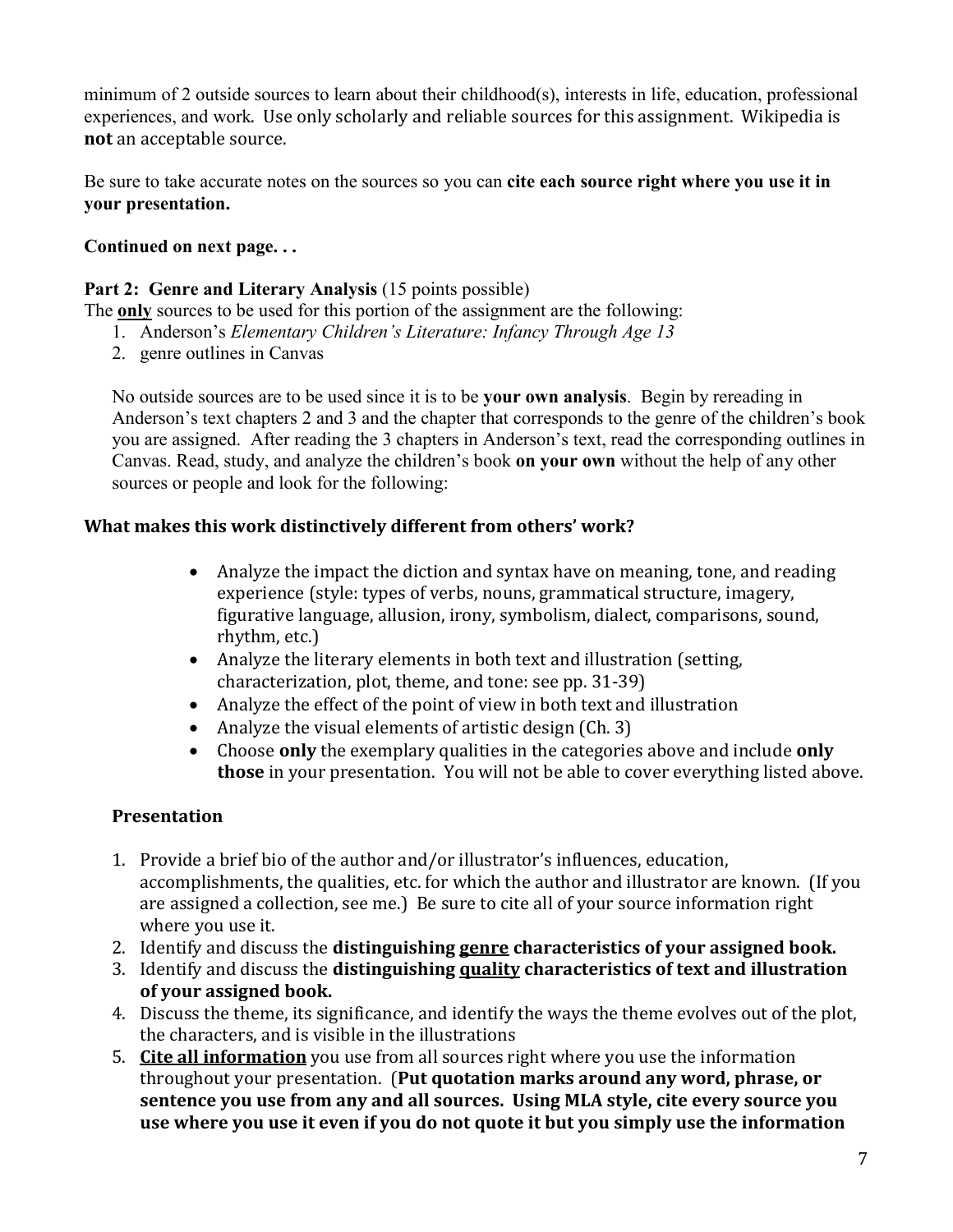**by putting it into your own words.) A failure to do this will result in no credit for the presentation. If the source has an author, cite author + page # (Anderson 35). If the website source does not have an author, cite by web page title, + par. #, not web site name, in the parenthetical citation ("Demi at Work," par. 10). Missing or incorrect citation format will result in a 0 for this assignment.**

- 6. Provide a 2016 MLA style Works Cited at the end of your presentation.
- 7. Provide a written and verbal summary of your personal response to the book.
- 8. **Submit your presentation** to Canvas.

### **Part 3: Personal Response** one page (10 points)

Reflect upon the following and **be specific** in your response:

- Your overall thoughts about the book and your experience studying it
- For what you are grateful regarding the text and the author/illustrator
- What the text has added to your thinking/understanding
- How the text has challenged your thinking/understanding
- How it has changed/affected your understanding of children's literature

### **Folktale Analysis: Mother Goose Rhymes and other Folktales (10 points)**

Following our reading and discussing the Mother Goose Rhymes and a variety of folktales, discuss in a one page, double spaced Times New Roman sized 12 font the ways this body of literature can be beneficial to children. Discuss what it has to offer them. If you have concerns about children reading this literature, feel free to discuss that first and then move into the benefits this body of literature had to offer. Be sure to support all claims with reasons.

### **March 11: In-class Story Map of** *Noah's Arc* **(10 points)**

As a group, create a story map for *Noah's Arc*. This is a group assignment for initial reading, discussion, and analysis that must be started together in class but likely finished outside of class. Please see the format for the story map on p. 38 and follow that format.

## **Course Perspective**

In response to my reading *Teaching and Christian Practices: Reshaping Faith and Learning*, I have removed the collection of creation myths and four chapter books from the syllabus in an effort to implement a change in perspective about reading and to enable us to move from reading as consumers to reading charitably in Christian love. This requires us to read with thoughtful contemplation which requires that we take even more time than usual to reflect on the reading and to be willing to receive the text with humility, vulnerability, and to be changed by it. This requires rereading to more fully understand it and to be grateful for what the author/illustrator has given us. Some other ways we will practice this together is to work in pairs, lead and participate in discussions, and share our reading perspectives and experiences.

## **Course Assignment and Grading Approximations**

| Quizzes       | 20%  | $A = 93-100$  | $C_{\pm} = 77 - 79$ | $D = 60 - 62$ |
|---------------|------|---------------|---------------------|---------------|
| Group Work    | 10%  | $A = 90-92$   | $C = 73-76$         | $F = 0.59$    |
| Projects      | 20\% | $B+=87-89$    | $C = 70-72$         |               |
| Mid-term Exam | 20%  | $B = 83 - 86$ | $D = 67-69$         |               |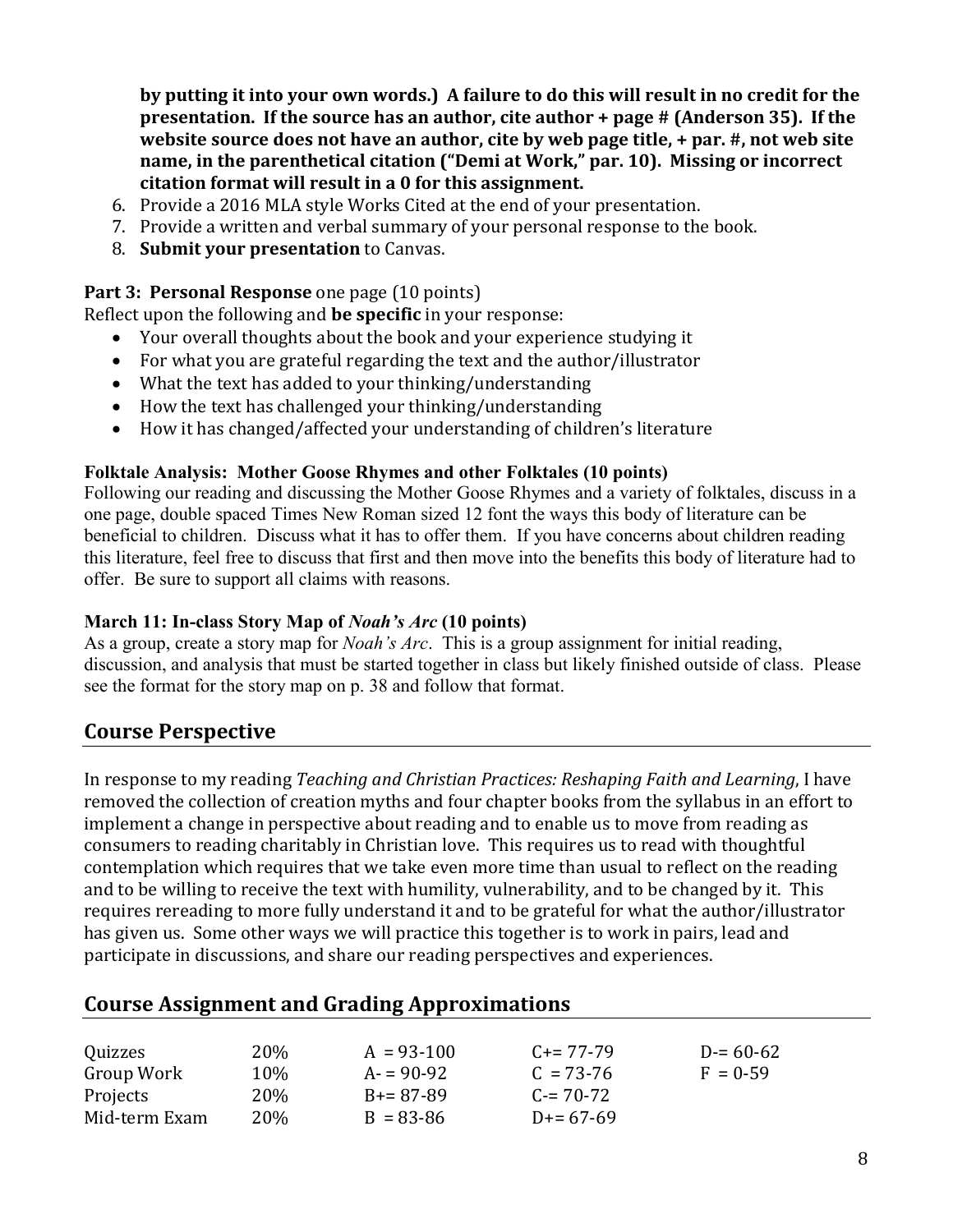| Final Exam | 30% | $B = 80 - 82$ | $D = 63-66$ |
|------------|-----|---------------|-------------|
|------------|-----|---------------|-------------|



## **CHILDREN'S LITERATURE**

**Tentative Schedule**

| <b>DATE</b>               | <b>TOPIC</b>                                                               | <b>READING ASSIGNMENTS</b>                                                                                                                                                                                                                                                                                                                                                                                                                                                                                                                                           |
|---------------------------|----------------------------------------------------------------------------|----------------------------------------------------------------------------------------------------------------------------------------------------------------------------------------------------------------------------------------------------------------------------------------------------------------------------------------------------------------------------------------------------------------------------------------------------------------------------------------------------------------------------------------------------------------------|
| <b>Tuesday</b><br>Mar. 2  | <b>Introduction to</b><br>Children's<br>Literature                         | Please begin today to collect the books listed below if you haven't<br>done this already. Use the "Reading for Quizzes and Tests" section<br>as your guide for reading and taking notes on the books. Read the<br>(I) intermediate and the (A) advanced books ahead of schedule<br>because, in many cases, you may not be able to read the assigned<br>reading in one evening. Take thorough and careful notes when you<br>read since you will be expected to recall the content and details of<br>the stories on the days in which we talk about the book in class. |
| <b>Thursday</b><br>Mar. 4 | <b>Early Children's</b><br>literature and<br>early Sunday<br><b>School</b> | <i>Chapter 1</i> "Introduction to the World of Children's Literature"<br>Look online for Spiritual Milk for Boston Babes in Either England<br>and A Little Pretty Pocketbook. Pay careful attention to the style and<br>theme.                                                                                                                                                                                                                                                                                                                                       |
|                           |                                                                            | <b>Chapter 2 "Elements of Quality Children's Literature"</b>                                                                                                                                                                                                                                                                                                                                                                                                                                                                                                         |
| Tuesday<br>Mar. 9         | <b>Introduce Original</b><br><b>Story Project</b>                          | <i>Chapter 3</i> "The Art of Illustration"<br>Potter, Beatrix. The Tale of Peter Rabbit. (P)<br>(Please bring a copy to class and make sure the text and illustrations<br>both are by Potter.)<br>Added Class Content: Randolph Caldecott and Kate Greenaway                                                                                                                                                                                                                                                                                                         |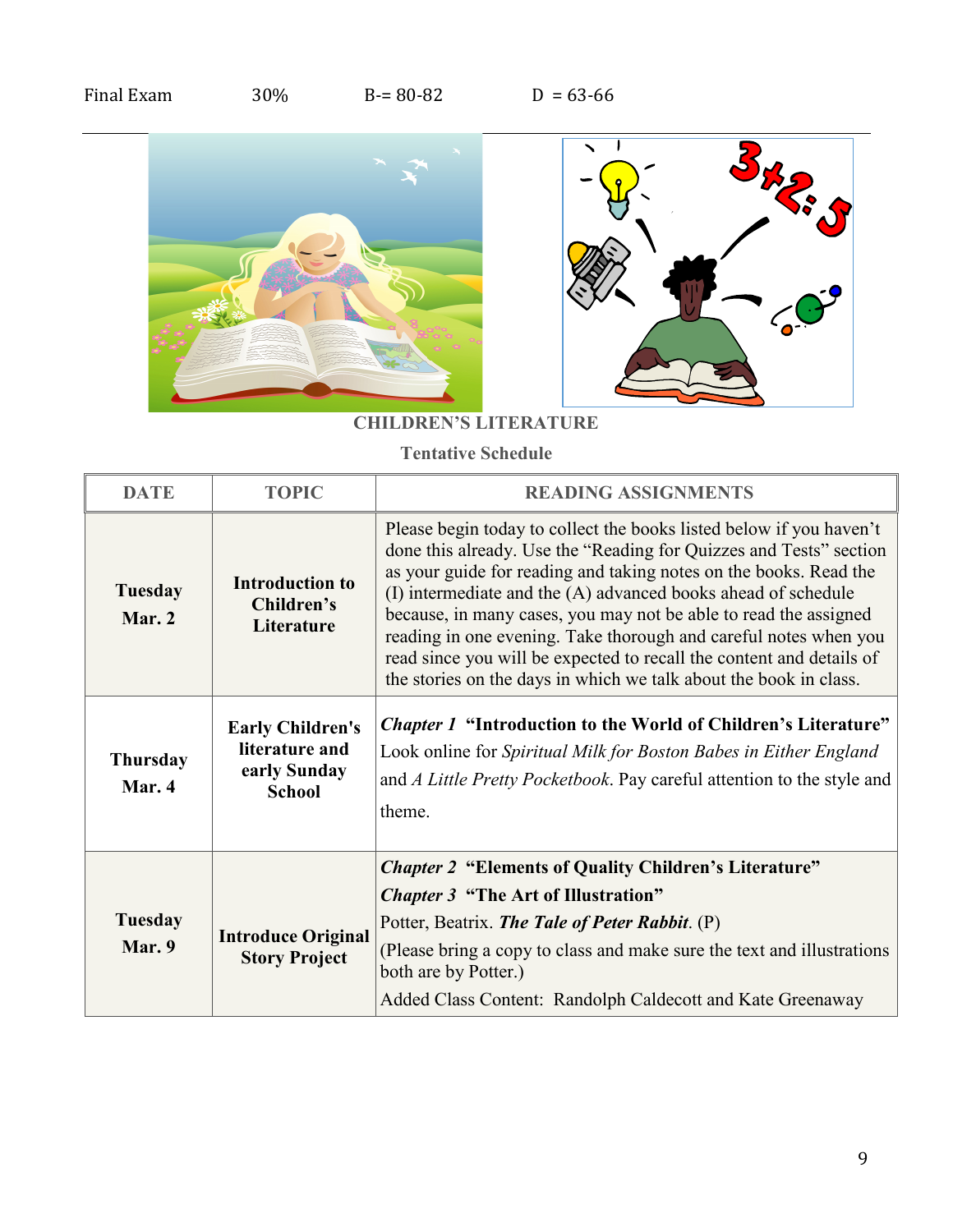| <b>DATE</b>                       | <b>TOPIC</b>                                                                                                                                 | <b>READING ASSIGNMENTS</b>                                                                                                                                                                                                                                                                                                                                                               |
|-----------------------------------|----------------------------------------------------------------------------------------------------------------------------------------------|------------------------------------------------------------------------------------------------------------------------------------------------------------------------------------------------------------------------------------------------------------------------------------------------------------------------------------------------------------------------------------------|
| <b>Thursday</b><br><b>Mar. 11</b> | <b>Visual Literacy</b><br>continues-read<br>aloud and<br><b>Story Map</b>                                                                    | <b>Chapter 4 "Early Childhood Books" focus on Wordless Books</b><br>McCloskey, Robert. Make Way for Ducklings. (P)<br>Keats, Ezra Jack. The Snowy Day. (P)<br>Carle, Eric. The Very Hungry Caterpillar. (P)<br><b>Wordless Book</b><br>Spier, Peter. <i>Noah's Ark</i> . (P) Complete Story Map                                                                                          |
| <b>Tuesday</b><br><b>Mar. 16</b>  | <b>Folk Tales</b><br><b>Greek Myths and</b><br><b>Fables</b><br>Please bring a copy<br>of Aesop's Fables<br>to class.                        | <b>Chapter 5 "Traditional Literature"</b><br>Ingri and Edgar Parin D'Aulaire. D'Aulaires' Book of Greek Myth<br>$(I-A)$<br>Study the Family Tree and read to 49, 70-75, 132-47, 158-61, 182-<br>89<br>Aesop's Fables. Read at least 10 fables of your choice and choose<br>your favorite                                                                                                 |
| <b>Thursday</b><br><b>Mar. 18</b> | <b>Folklore</b> (folk<br>tales) Mother<br><b>Goose and Nursery</b><br><b>Rhymes</b><br>Please bring a<br>book of nursery<br>rhymes to class. | Lobel, Arnold. <i>Lobel's Book of Mother Goose</i> (P)<br>Toy books<br>Ahlberg, Janet and Allan. The Jolly Postman or The Jolly Pocket<br>Postman. Each Peach Pear Plum. (P)                                                                                                                                                                                                             |
| <b>Tuesday</b><br><b>Mar. 23</b>  | <b>Folk Tales</b><br><b>Original Story Due</b>                                                                                               | Brown, Marcia and Charles Perrault. Cinderella.<br>San Souci, Robert D. The Talking Eggs. (I) African American -<br>Jerry Pinkney illustrator<br>Find a Cinderella tale from another culture, read it, and be ready to<br>talk about it                                                                                                                                                  |
| <b>Thursday</b><br><b>Mar. 25</b> | <b>Folk Tales</b>                                                                                                                            | <b>Cumulative Tale</b><br>Aardema, Verna. Why Mosquitoes Buzz In People's Ears. (P) West<br>African Leo and Diane Dillon illustrators<br><b>Beast Tales</b><br>Young, Ed. Lon Po Po. (P) Chinese Little Red Riding hood<br>Brown, Marcia. <i>Once a Mouse</i> . (P) India<br><b>Magic and Wonder Tale</b><br>Brown, Marcia. Stone Soup. (P) French (Match the author with the<br>title.) |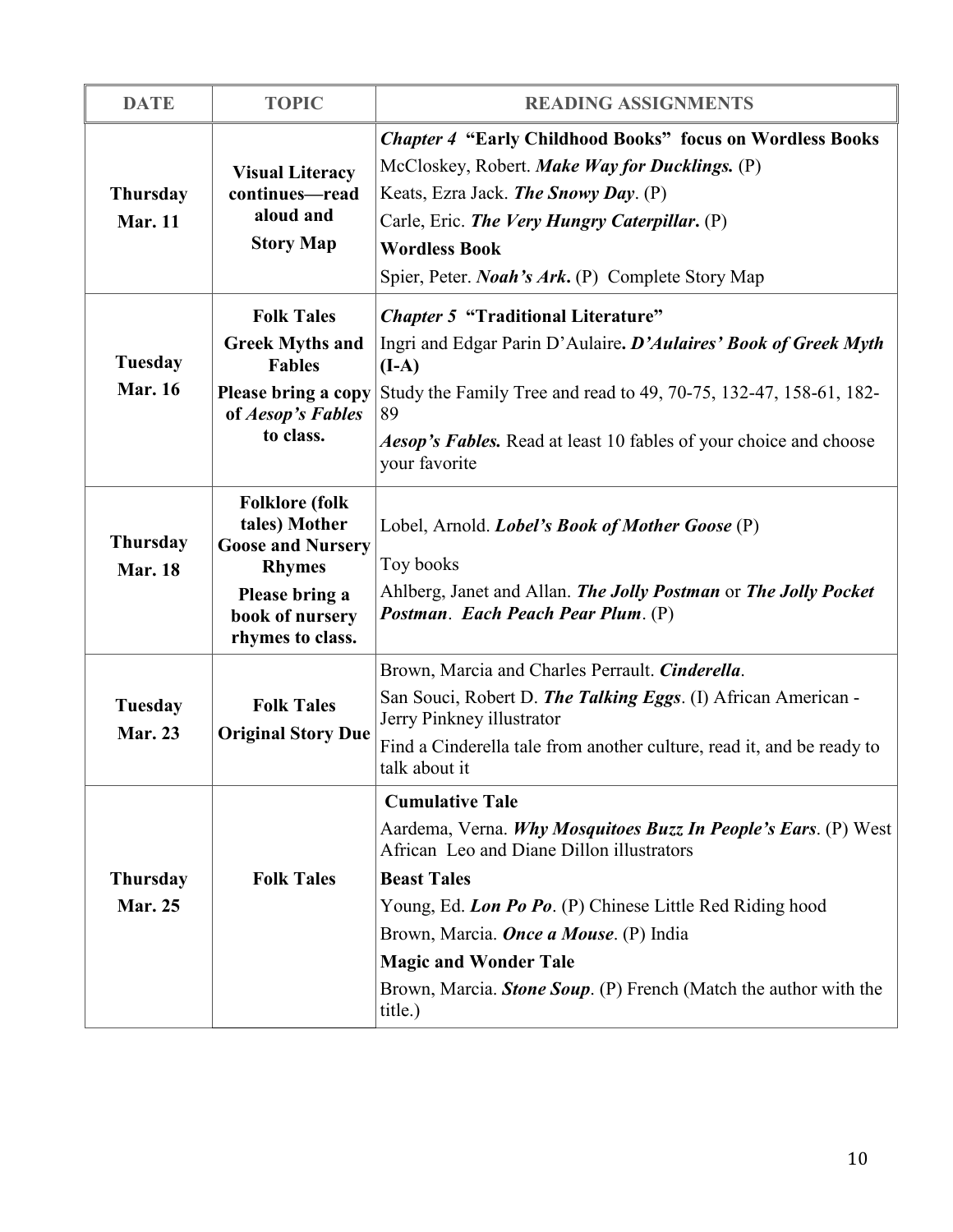| <b>DATE</b>                       | <b>TOPIC</b>                                                                                      | <b>READING ASSIGNMENTS</b>                                                                                                                                                                                                                                                                                                                                                                                            |
|-----------------------------------|---------------------------------------------------------------------------------------------------|-----------------------------------------------------------------------------------------------------------------------------------------------------------------------------------------------------------------------------------------------------------------------------------------------------------------------------------------------------------------------------------------------------------------------|
| <b>Tuesday</b><br><b>Mar. 30</b>  | <b>Folk Tales</b>                                                                                 | <b>Magic and Wonder Tales</b><br>dePaola, Tomie. Strega Nona. (P) Italian<br><b>Quest Tales</b><br>de Paola, Tomie. <i>The Clown of God</i> . (P) Italian<br>Demi. (Charlotte Dumaresq Hunt) The Empty Pot. (P) Chinese<br>McDermott, Gerald. Arrow to the Sun. (P) Native American Indian                                                                                                                            |
| <b>Thursday</b><br>April 1        | <b>Concept Books</b>                                                                              | <b>Chapter 4 "Early Childhood Books"</b><br><b>Chapter 12 "Informational Books"</b><br><b>Alphabet Books, Counting Books</b><br>Bert Kitchen. Animal Alphabet. (P)<br>(This book is currently out of print, but our library and others have<br>it, so please look for it. I will bring a copy to class.)<br>Anno, Mitsumasa. Anno's Counting Book. (P)<br>Add informational Honeybee: The Busy life of Apis Mellifera |
| <b>Tuesday</b><br>April 6         | <b>Poetry</b><br>Please bring a copy<br>of Where the<br><b>Sidewalk Ends to</b><br>class.         | <b>Chapter 13 "Poetry and Verse"</b><br>Hall, Donald. The Oxford Illustrated Book of American Children's<br><i>Poems.</i> $(P)$<br>Silverstein, Shel. Where the Sidewalk Ends. (P)                                                                                                                                                                                                                                    |
| <b>Thursday</b><br>April 8        | <b>Midterm</b>                                                                                    | Minimum of 125 objective questions and no essay questions.                                                                                                                                                                                                                                                                                                                                                            |
| Tuesday<br>April 13               | Fantasy<br><b>Original Tales--</b><br><b>Beginning of</b><br><b>Modern Fantasy</b><br>and Fiction | <b>Chapter 6 "Modern Fantasy"</b><br>Andersen, Hans Christian The Emperor's New Clothes. (P) various<br>illustrators and bring the one you find to class<br>Literary Tale<br>Thurber, James. Many Moons. (P) Louis Slobodkin illustrator                                                                                                                                                                              |
| <b>Thursday</b><br>April 15       | <b>Fantasy</b> in<br><b>Miniature World</b>                                                       | Banks, Lynne Reid. <i>Indian in the Cupboard</i> . (I-A) Chaps. 1-8                                                                                                                                                                                                                                                                                                                                                   |
| <b>Tuesday</b><br><b>April 20</b> |                                                                                                   | Banks, Lynne Reid. <i>Indian in the Cupboard</i> . (I-A) Chaps. 9-16                                                                                                                                                                                                                                                                                                                                                  |
| <b>Thursday</b><br>April 22       | <b>Talking Animal</b><br><b>Fantasy and Magic</b>                                                 | <b>Chapter 7 "Animal Fantasy"</b><br>Steig, William. Sylvester and the Magic Pebble. (P)<br>Cannon, Janell. Stellaluna. (I)                                                                                                                                                                                                                                                                                           |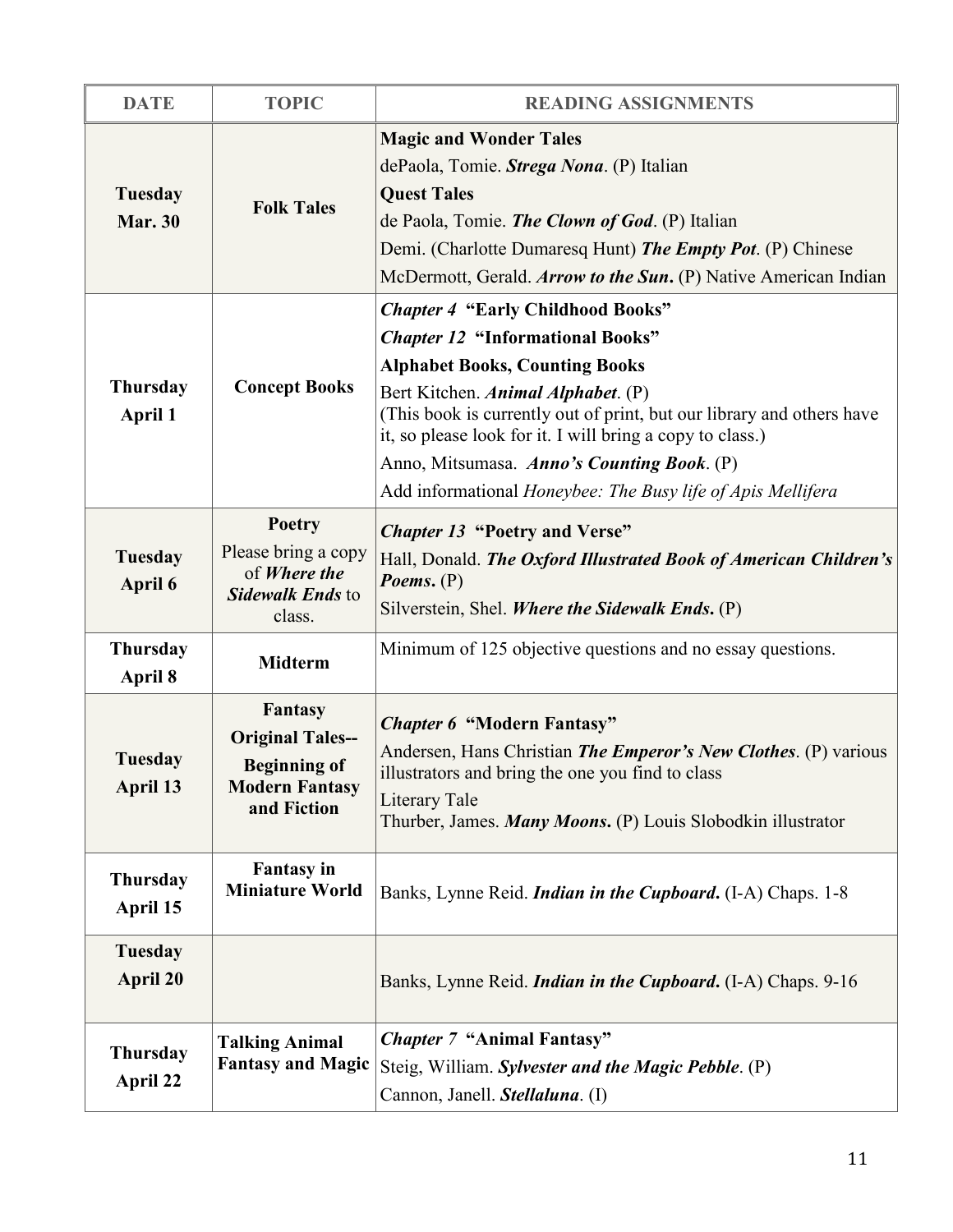| <b>DATE</b>                 | <b>TOPIC</b>                                                                                                    | <b>READING ASSIGNMENTS</b>                                                                                                                                                                                                          |
|-----------------------------|-----------------------------------------------------------------------------------------------------------------|-------------------------------------------------------------------------------------------------------------------------------------------------------------------------------------------------------------------------------------|
| Tuesday<br>April 27         | <b>High Fantasy</b><br><b>Time Slip</b><br><b>Talking Animal</b><br>Christianity in the<br>classroom            | Lewis, C.S. The Lion, The Witch and the Wardrobe. (A)<br>Chaps. I-IX                                                                                                                                                                |
| <b>Thursday</b><br>April 29 |                                                                                                                 | Lewis, C.S. The Lion, The Witch and the Wardrobe. (A)<br>Chaps. X-XVII                                                                                                                                                              |
| Tuesday<br>May 4            | Contemporary<br><b>Realistic Fiction</b><br><b>Read Aloud</b><br><b>Reflection Due in</b><br>class in hard copy | <b>Chapter 9 "Contemporary Realistic Fiction"</b><br>Yolen, Jane. Owl Moon. (P) John Schoenherr, illustrator<br>Bemelmans, Ludwig. <i>Madeline</i> (P)<br>Allard, Harry. Miss Nelson Is Missing. (P) James Marshall,<br>illustrator |
| <b>Thursday</b><br>May 6    | <b>Realistic Fiction</b>                                                                                        | Paterson, Katherine. Bridge to Terabithia. (A) Chaps. 1-6                                                                                                                                                                           |
| Tuesday<br>May 11           |                                                                                                                 | Paterson, Katherine. <i>Bridge to Terabithia</i> . (A) Chaps. 7-13                                                                                                                                                                  |
| <b>Thursday</b><br>May 13   | <b>Realistic Fiction</b><br><b>Adventure</b>                                                                    | Paulson, Gary. <i>Hatchet</i> . (A) Chaps. 1-9                                                                                                                                                                                      |
| Tuesday<br>May 18           |                                                                                                                 | Paulson, Gary. <i>Hatchet</i> . (A) Chaps. 10-Epilogue                                                                                                                                                                              |
| <b>Thursday</b><br>May 20   | <b>Historical Fiction</b><br>1800s<br><b>American History</b>                                                   | <b>Chapter 10 "Historical Fiction"</b><br>Hall, Donald. Ox-cart Man. (P) Barbara Cooney illustrator<br>Floca, Brian. <i>Locomotive.</i> (P)                                                                                         |
| Tuesday<br>May 25           | <b>Establish</b><br>Perspective                                                                                 | Documentary: "Frederick Douglass from Slave to Abolitionist"<br>and Discussion                                                                                                                                                      |
| <b>Thursday</b><br>May 27   | <b>Historical Fiction</b><br>1933<br><b>The Great</b><br><b>Depression</b>                                      | Taylor, Mildred D. Roll of Thunder, Hear My Cry. (A)<br>Author's Notes-Chap. 6                                                                                                                                                      |
| Tuesday<br>June 1           |                                                                                                                 | Taylor, Mildred D. Roll of Thunder, Hear My Cry. (A)<br>Chaps. 7-12                                                                                                                                                                 |